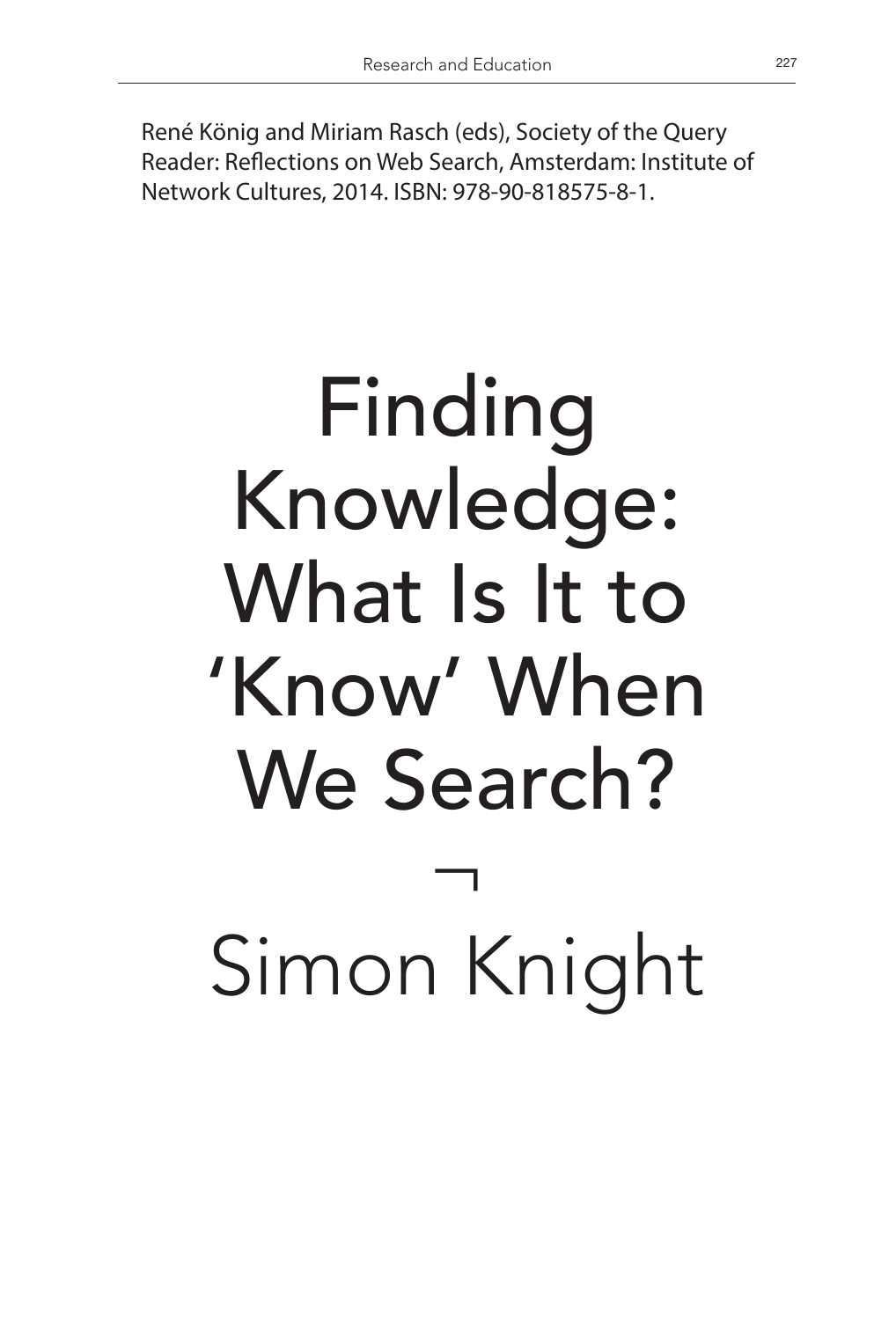## Finding Knowledge: What Is It to 'Know' When We Search? ¬ Simon Knight

*You walk into the exam room, breathe a nervous sigh, sit down, and plug your laptop in. The URL for the questions is sent out, and you are reminded that while you may search for information and browse pages as you wish, you may not communicate with any other person. You look at the first question; it gives you a poem from an author you know little about, along with some brief historical context, and another source you have studied before. You are asked to draw comparisons between the perspectives of the sources, using your knowledge of the period. 'Right,' you think, as you open up a popular search engine, 'what do I need to know…'*

Consider the preceding vignette; Andy Clark and David Chalmers propose that in such cases the external apparatus (the internet) fulfills the same functional role as the internal apparatus (the brain) and thus should be considered an extension of our mind.<sup>1</sup> For the purposes of this essay readers need not 'buy into' the extended mind thesis whole scale. Rather, this example is intended to illustrate a general point regarding the relationship between technology and the mind: When analyzing the functional role of technology we should consider how it shapes our activities, its implications for epistemic concepts such as 'knowledge', and the differences between pre- and post-technology practices.

Such an analysis has profound implications in education, for example. Under what circumstances do we accept that students 'know' something? How do we decide that they know something (that is, how do educators claim knowledge of their student's knowledge states) and also that such knowledge is important? Furthermore, how do we think about the future of technology and the ways that technology might change what we believe is important (for better or worse)?

Indeed, the issue of external tools is not an abstract problem. Open book exams have existed for some time, as have 'take home' exams and coursework. Moreover, in Denmark a three-year trial – now implemented – started in 2009 to permit the use of the internet in exams.<sup>2</sup> The inclusion of the World Wide Web in examinations (excluding sites

<sup>1.</sup> Andy Clark and David Chalmers, 'The Extended Mind', *Analysis* 58.1 (1998): 7-19, http://www.philosophy.ed.ac.uk/people/clark/pubs/TheExtendedMind.pdf.

<sup>2.</sup> Simon Knight, 'Danish Use of Internet in Exams – Epistemology, Pedagogy, Assessment…' Finding Knowledge blog, 23 July 2013, http://people.kmi.open.ac.uk/knight/2013/07/danish-useof-internet-in-exams-epistemology-pedagogy-assessment/.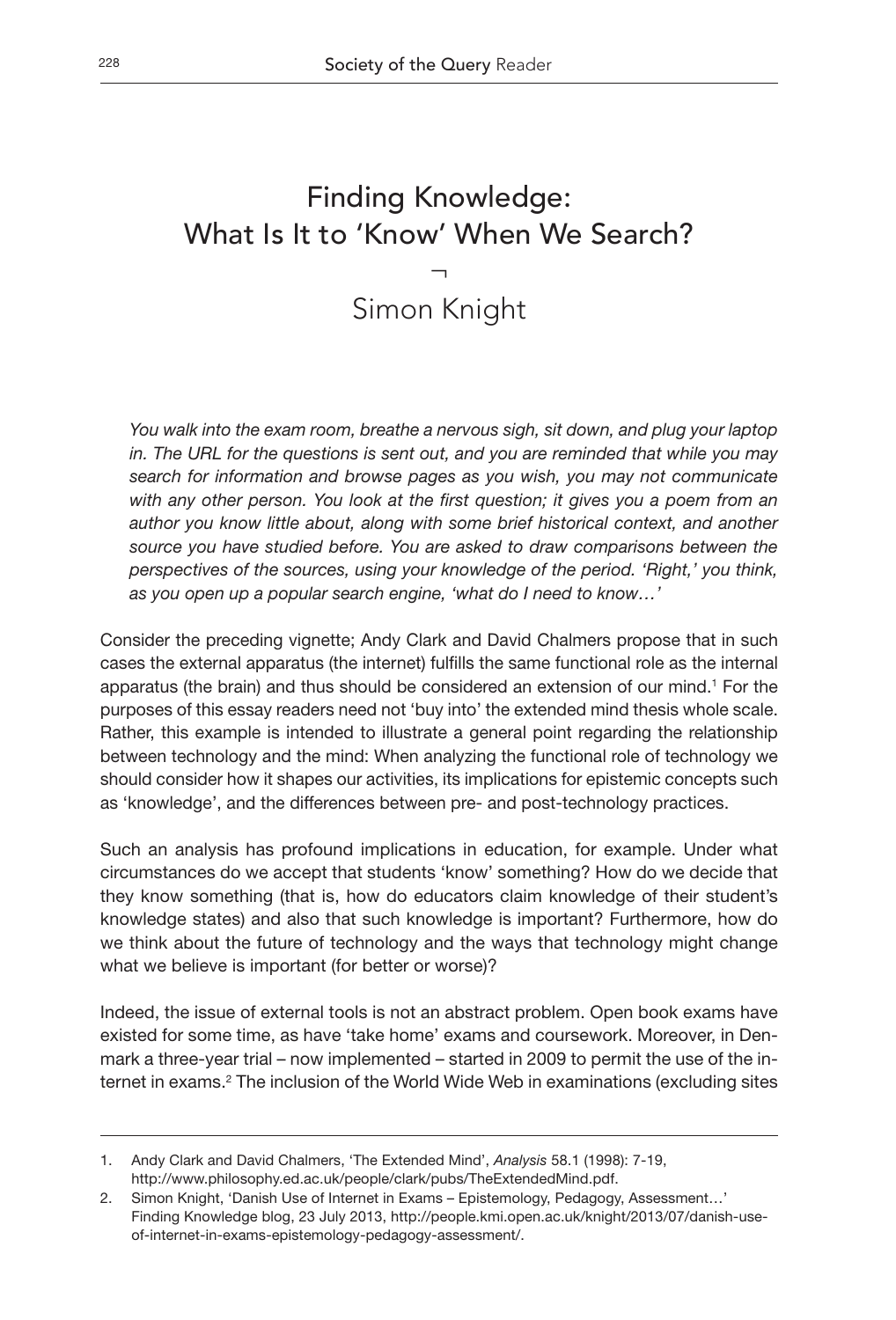which could be used to communicate with other students) was a natural extension of earlier Danish examinations that had included multimedia resources ranging from CD-ROMs to videos, audio, and webpages. The aim was to give students the opportunity to work with a variety of resources and to probe analysis skills and metacognitive skills, such as checking mathematical outputs using multiple methods.

I find the Danish example particularly interesting because it is so far removed from what my own assessment experience has been – both as a teacher and student. Moreover, as I and others have argued, our assessment methods implicate particular epistemological assumptions; measuring 'knowledge' of unconnected 'facts' suggests a rather different way of thinking about knowledge than those that require testing the filtering and analysis of resources towards some critical, evaluative output. The epistemological implications of our social and technical interactions with information is the subject of this essay. I will specifically look at the role of search engines as informants offering testimonial knowledge on a query, then at the question of how the receiver of testimony should be taken into account by those giving the information, and finally at how we should deal with multiplicity of perspectives, or even gaps in our knowledge.

Of course, the simple retrieval of precise information on the internet may be a challenge for many. Readers may recognize the experience of having a friend or colleague ask a question, which you respond to by turning to a search engine and finding an answer to the request with the first query. Indeed, the website www.lmgtfy.com – 'let me google that for you' – exists for that purpose, animating a search for any given query. The Danish example, though, shows that it is still required for students in this case to remember ('know' according to some) information, while still allowing them to engage critical literacy skills to connect pieces of information from across multiple web sources.

As mentioned above, we should examine the implications of technology concerning how we think and how our activities are shaped. However, we should not assume *prima facie* that these technological changes actually represent new epistemologies, whether positive or negative, nor new ways of thinking about what it means to 'know'. Rather, we should seek to understand the nature of 'knowledge', and how informants – including non-human informants – mediate our understanding of the world around us and have always done so. This essay considers these questions, first by discussing some issues regarding research on technological changes, then by asking what role search functions fulfill and how these functions affect our own understanding of 'knowledge'.

#### **Researching Search**

The impact of the internet on how we think has caught popular attention in the many articles – often critical.<sup>3</sup> However, many of these articles assume that change is a bad thing – particularly any indication of neurological change – and they often report studies of very particular circumstances. Yet neurological change is unsurprising given the

<sup>3.</sup> See for discussion and critique of these articles Simon Knight, 'Is Google Making Me [Stupid|smarter]…How About Bing?' Finding Knowledge blog, 23 January 2013, http://people.kmi. open.ac.uk/knight/2013/01/is-google-making-me-stupid-or-smarter-how-about-bing/.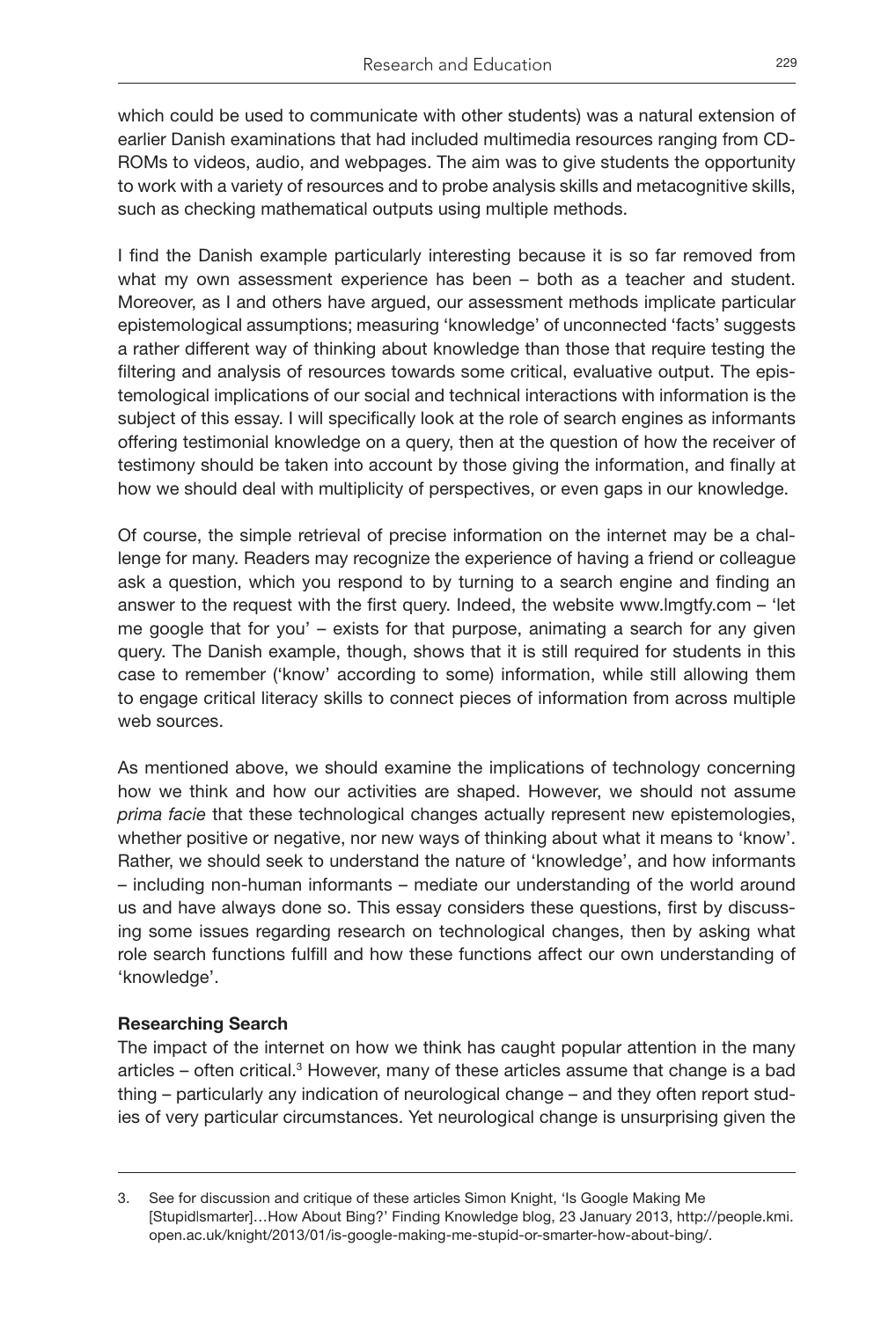human brain's high plasticity, and it is incredibly difficult to conduct solid research that tracks abilities over time given the challenges to control across multiple cohorts of ages and educational systems.

Much of the substance of these debates boils down to what we value. We have previously valued memory and memorization of facts, in part because they are easy to assess.4 However, presumably most people would agree that the purpose of education is not the speedy recall of facts – it is not to develop world-class pub quizzers, capable of reciting the dates of monarchy. Instead, the idea behind assessments is that if students can recall facts, then – by proxy – they have knowledge about those facts, meaning they can engage with critical skills of evaluation, etc. Fundamentally, these skills – understanding the connectedness of knowledge, of evaluation, of making credibility judgments – are what knowledge consists of, not the recall of individual 'facts' in constrained contexts. Critical skill is also what the Danish system seeks to measure; given the easy access to facts through search engines, a focus on synthesis and evaluation becomes easier. However, the question of how the tools help shape our thinking still stands. Just as books, with indexes, chapters, reference lists, and so on, present information in certain ways, so too does the internet and its tools of access, such as search engines, browsers, and social network sites.

#### **Search Engines as Informants**

An interesting aspect of the Danish example is the prohibition of communication websites in examinations. Yet the line between search engines and social networking sites is increasingly blurring. Indeed, while Google's advertising rhetoric has tended to focus on a desire to 'know what you want, before you do',<sup>5</sup> Bing (with Facebook), at least in North America, has developed 'Bing Social'<sup>6</sup> with the headline: 'For every search, there is someone who can help.'

Google's strategy is to use developments in semantic web technology to identify key facts associated with any particular query; thus, a search for Florence Nightingale brings up a standard search engine results page (SERP) with key links on it. However, in addition to that SERP, there is a box on the right hand side with some key facts about Florence Nightingale populated from her Wikipedia entry. Bing Social, in contrast, uses similar developments in social network data to infer whether someone might be a good 'informant' for any particular query – for example, whether or not that person has qualifications in the subject of historical figures. Thus Google's Knowledge Graph has been developing more as a direct informant – providing the information itself – while Bing Social (and Facebook Graph search) aim to provide you with good informants from your social network.

<sup>4.</sup> Amongst others, Dan Russell discusses these issues: 'Why Knowing Search Isn't the Same as Having an Education', SearchReSearch blog, 1 August 2011, http://searchresearch1.blogspot. co.uk/2011/08/why-knowing-search-isnt-same-as-having.html.

<sup>5.</sup> Tim Adams, 'Google and the Future of Search: Amit Singhal and the Knowledge Graph', *The Guardian*, 19 January 2013, http://www.theguardian.com/technology/2013/jan/19/google-searchknowledge-graph-singhal-interview.

<sup>6.</sup> Derrick Connell, 'Bing Social Updates Arrive Today: For Every Search, There is Someone Who Can Help', Bing Blogs, 17 January 2013, http://www.bing.com/blogs/site\_blogs/b/search/ archive/2013/01/17/bing-social-updates-arrive-today-for-every-search-there-is-someone-whocan-help.aspx.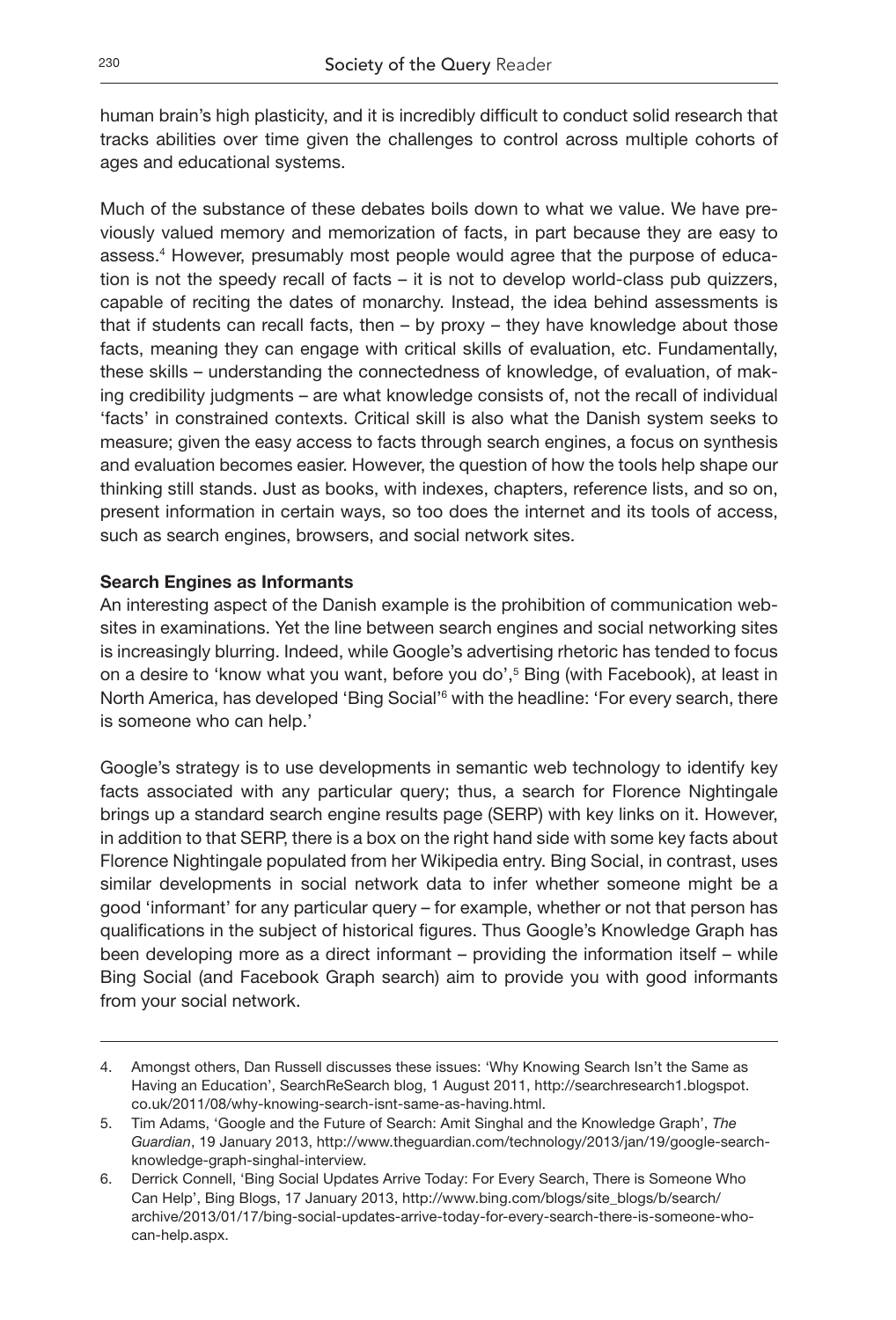Both of these approaches have obvious uses and advantages but also potential problems. Examples of the risks of seeking informants in one's own social network (the Bing Social and Graph Search approach) are:

- If your social network mediates your information seeking, there is likely to be a confirmation bias in the returned results. If our results are influenced by our friendship groups (particularly biased in ways we might not be aware of), this raises serious concerns about the epistemic properties of the search, which we might expect will return both all relevant results (recall), and specific results that meet the criteria we have stated (precision).
- The above concern is particularly true for those who do not (or who rarely) use the internet – both in terms of an offline searcher's access to information, and in terms of an online searcher's access to information about those offline.
- Such data is likely to be *messy*  many people may not want all facets of their life to be searchable (indeed, there's a Tumblr for that<sup>7</sup>); plenty of people post information to their social networks that might make them prominent in search results, but not necessarily good informants. For example they 'like' pages for signaling some attribute they don't actually have, or to get discounts from brands, or to monitor activity (e.g. watching a political opponent's activity).

Two key ideas from the work of philosopher Miranda Fricker strike me as particularly fruitful here,<sup>8</sup> and to my knowledge they have not yet been explored in this context:

- The risk of testimonial injustice the risk that some types of user knowledge will be marginalized by specific agents on the basis of their (demographic or personal) characteristics. Whether such a risk is greater or lesser in a particular search (or recommender) system is an interesting question (and might be thought of as a case of prejudice exercised by individuals).
- The risk of hermeneutical injustice the risk that some types of user knowledge will be marginalized by the system, perhaps in such a way as to make those users unaware of their own epistemic injustice. Again, whether such a risk is greater or lesser in particular search (or recommender) systems is interesting. (This risk might be thought of as a case of marginalization, as opposed to explicitly enacted prejudice.)

These problems are arguably a part of the more general problem of the filter bubble: the concern that search engines through personalization and demographic characteristics filter SERPs to provide individuals with biased information, affirming prior beliefs. It is to this issue that I now turn.

### **Search as an Epistemic Tool – More of What You Want**

The use of search engines to find information or sources of information is a common activity in which students must frequently engage. In a 2012 paper, Thomas Simpson suggests search engines fulfill the role of 'surrogate experts', and that we should be concerned about their epistemic properties – their ability to return relevant results (precision),

<sup>7.</sup> See, http://actualfacebookgraphsearches.tumblr.com/.

<sup>8.</sup> See for example Miranda Fricker, *Epistemic Injustice: Power and the Ethics of Knowing*, Oxford: Oxford University Press, 2009.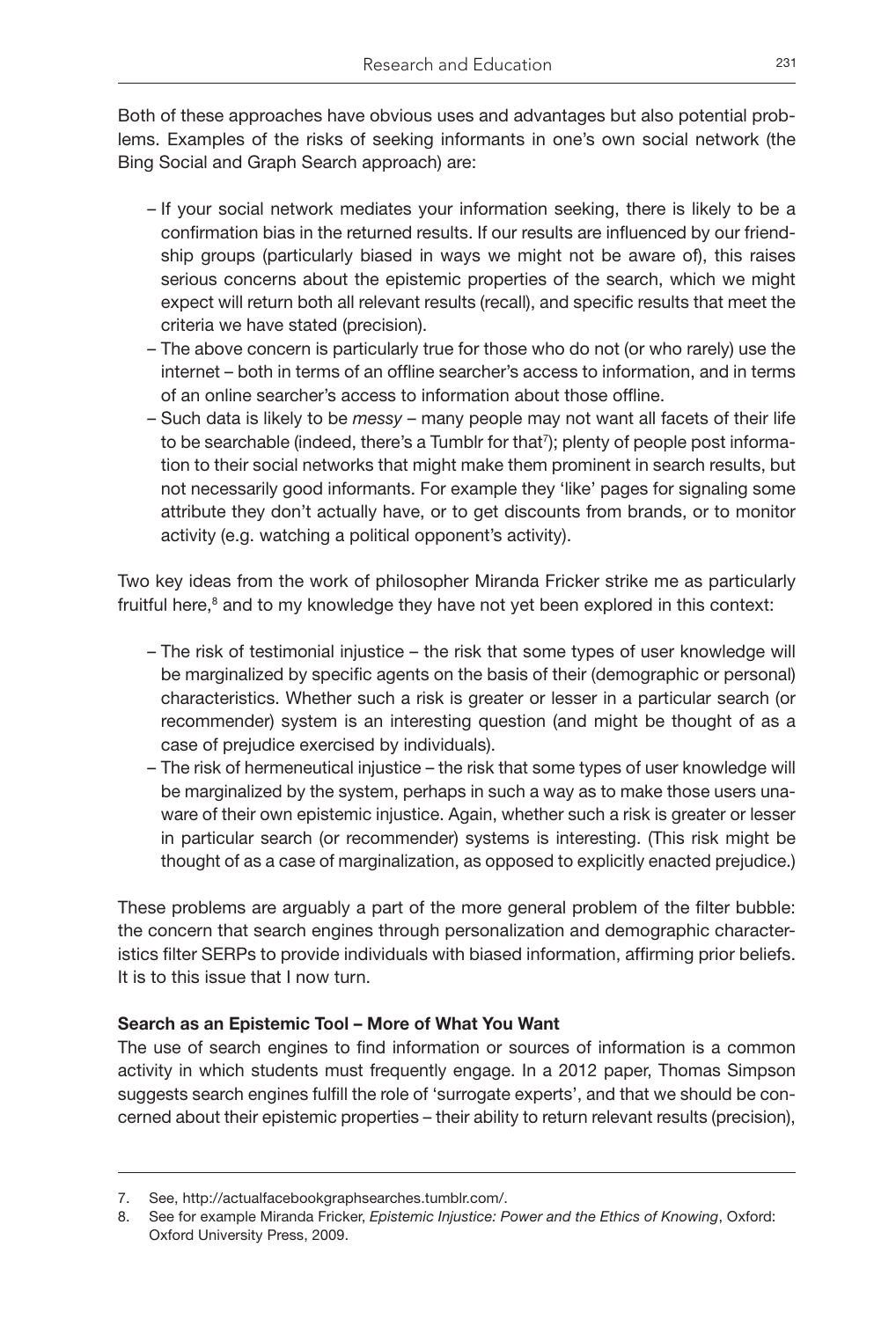not exclude relevant results (recall), return results in a timely manner, and prioritize credible sources.<sup>9</sup> In particular, they should be 'objective'. By this he means that if two sides to a story exist and are equally linked to across the web, then they should be interleafed and not stacked. SERPs should not present a biased perspective on credible sources.

However, Simpson and various other authors argue that personalization of search results fails this 'objectivity' criterion. His claim is that presenting information that is likely to affirm a user's prior beliefs is problematic because – unless the individual is an 'epistemic saint'<sup>10</sup> – the search engine fails to represent the domain being searched. Simpson suggests two solutions: first, turning off personalization or querying search engines that do not use personalization, and second, legal regulation of search engines' objectivity.

While there are certainly valid concerns regarding this issue, here I want to discuss some of the motivations for personalization and personal recommendation (such as the Bing Social example discussed above) in light of testimonial knowledge. In the context of filter bubbles we should consider:

- Searchers may well search for biased information in their queries searching for 'Al Gore inconvenient truth' may bring up rather different results than 'Al Gore liar'.
- SERPs may present bias for two reasons:
	- 1. Bias will arise from personalization of results (this is broadly *testimonial injustice*).
	- 2. Bias will arise from an epistemically biased landscape for example, language and gender dominance among Wikipedia articles and editors (this is broadly hermeneutical injustice and may be more challenging for search engines to address).
- Social search is likely to present many of the same problems, but many nonpersonalized search engines will too.

It is worth considering the role of the search engine in epistemic inquiry, and how search engines could foreground their assumptions about searchers to fulfill their roles as informants.

#### **Testimonial Expertise**

*You're conducting a school research project on a local Spanish festival that happens to be a namesake of an English clothing brand. You ask your parents for some useful websites on the festival; they give you the details of a U.K. arts festival nearby, along with a link to a website with a primary school level English description of the clothing brand…*

When we seek information we are interested in different things in different contexts. One of the challenges of the 'semantic web' is to understand the varied meanings that any particular word can indicate – in short, to understand context. For that reason, some researchers began talking about the 'pragmatic web', the development of technologies to support language in action perspectives in order to understand how

<sup>9.</sup> Thomas W. Simpson, 'Evaluating Google as an Epistemic Tool', *Metaphilosophy* 43.4 (2012): 426-445, http://people.ds.cam.ac.uk/tws21/preprints/2012\_Metaphilosophy\_Evaluating%20 Google%20as%20an%20Epistemic%20Tool\_preprint.pdf.

<sup>10.</sup> Simpson, 'Evaluating Google as an Epistemic Tool', p. 439.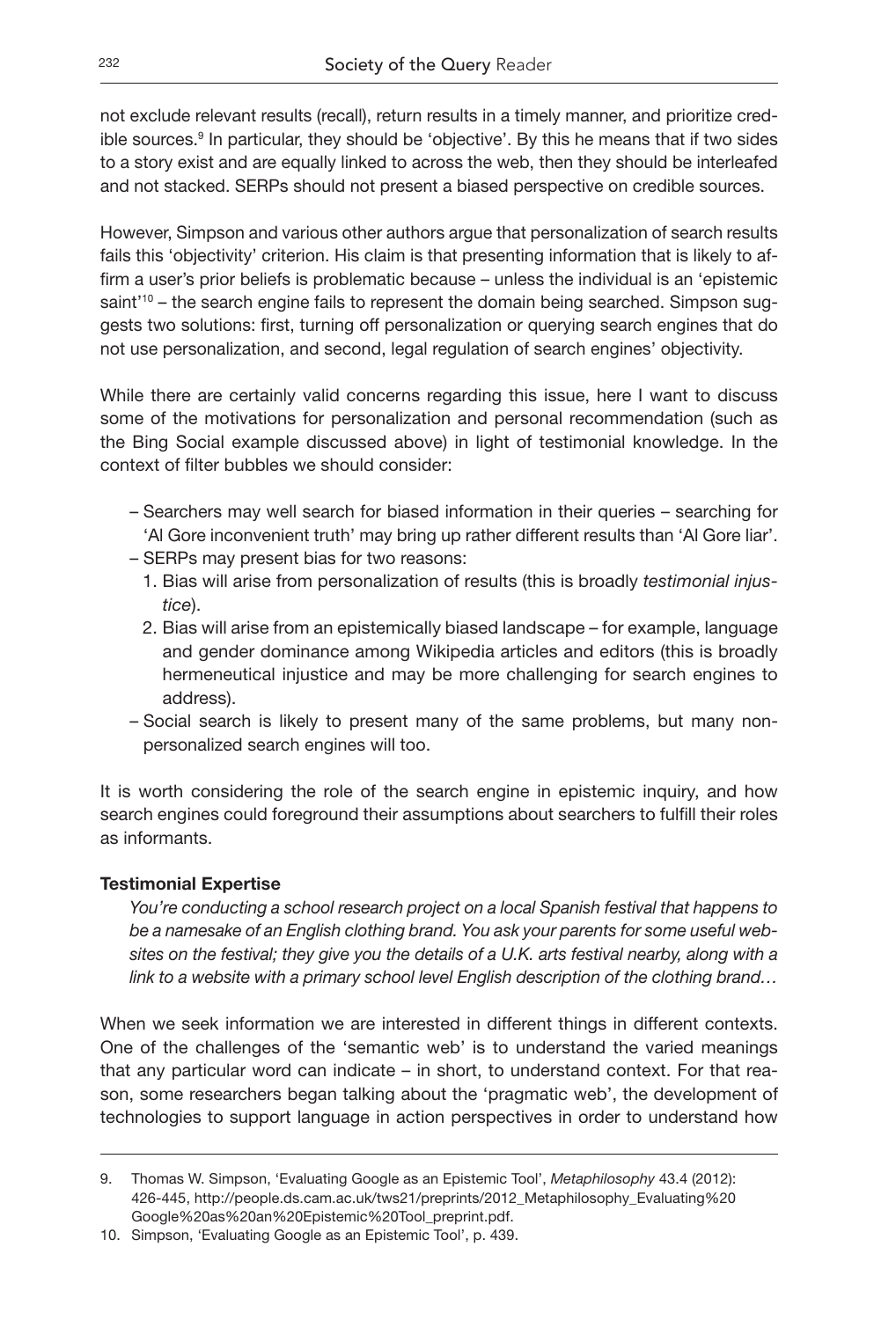queries might be *used*. 11 Of course, in education we also want to train people to care about the right things in the right context.

The example given above highlights how irritating such 'help' could be; similarly, while search engines rarely are true surrogate experts (Knowledge Graph being a counterpoint), they do strive for quality by pointing out good informants – that is, by testifying that a website is a good source in the given context. We expect informants – human and otherwise – to take into account salient factors about ourselves, although we might expect some of these to be left implicit (e.g. geolocation of information) but not others (e.g. political leanings, or perhaps facets such as literacy level).

#### **Personalization**

*A search function returns English results, and when you check quantities it defaults to metric, always using a base 10 numeric system.12 When you search for your morning news, a set of left-wing blogs you like to read are returned, along with a new source and an article a friend of yours has recommended on a popular social networking site.*

While certainly in the latter case the search engines' complicity in confirmation bias may be an issue, the real concern is the searcher's own epistemic standpoint and his or her openness to other perspectives (which the search engine might be able to present the searcher with while still highlighting recommendations). We should pay more attention to the level of the *agent* when considering the filter bubble.

However, despite this claim, there are at least two major cases where we can imagine filter bubbles in which the searcher is not complicit:

- The 'racist classmate' case. In this example, we imagine a searcher who, without knowing, has a classmate who searches for white supremacist websites. In fact, we can imagine a more innocuous case in which the searcher's classmate is particularly fond of one local café; unknown to the searcher, their searches are thus pushed towards that café as opposed to other – equally well liked, reviewed, and known – local establishments. The concern here is not that the search engine knows one's geolocation, but that by tailoring to repeated searches – while not making this explicit in the search interface – the SERP provides a non-objective set of results (this is true even if one's own searches have developed the bias).
- The 'biased community' case. In this example, we imagine a country where the majority of searchers are more inclined towards one perspective on an issue than another. Thus, despite the presence of credible, timely, and well-linked online resources from the other perspective, searchers in that country are more likely to be directed towards the majority perspective.

In both cases the search engine mediates our access to information in ways that make understanding that information *less* transparent – they thus fail to act as objective informants.

<sup>11.</sup> See for example this post and references on it in Simon Knight, 'The Pragmatic Web: More than Just Semantics Contextualized', Finding Knowledge blog, 4 January 2014, http://people.kmi.open. ac.uk/knight/2013/01/the-pragmatic-web-more-than-just-semantics-contextualised/.

<sup>12.</sup> I am grateful to Rebecca Ferguson at the Open University for these examples.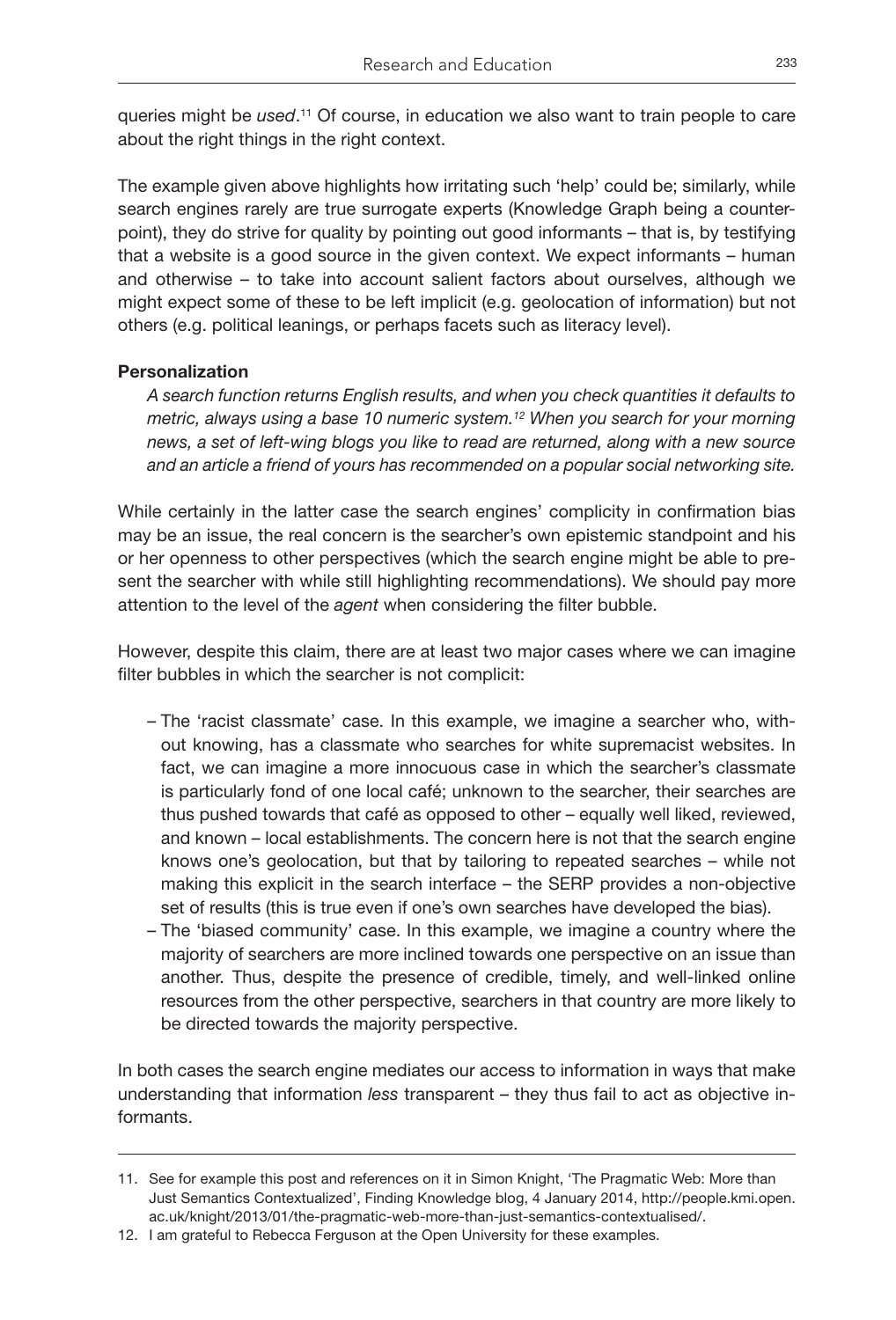We can see that to some extent personalization is exactly what we expect informants to deliver – I want information that understands my context. However, I also want to be able to interrogate the informant's understanding of my context, to ensure we are 'on the same page' as it were, and in this respect search engines often fail. I would suggest that personalization is bad not because it's non-objective, but that, when giving an 'objective' judgment of testimony, we expect informants to tell us about the substantive assumptions they make in order to come to their conclusions. We expect to have some shared understanding of the assumptions informants make about our information needs. Search engines often fail to offer this kind of disclosure, except when there is good reason for them to do so (often advertising-based, for example asking searchers to clarify their postal code for the purposes of geo-located targeted advertisements). However, where these assumptions are explicit, their impacts are often not made clear. I will now discuss another example of the socio-technical mediation of our understanding of information, before presenting a final challenge to the current status quo.

#### **When No Answer Is Answer Enough**

An interesting, related problem concerning how we think about information comes in the form of the 'testimony of silence' – when the absence of information informs you of something.<sup>13</sup> We can imagine this happening in a number of cases:

- 1. When a searcher queries a search engine, receives no answers, and takes that to imply positive knowledge (e.g., searching for information on traffic jams and finding nothing, leading the searcher to believe there are no current traffic problems).
- 2. When searchers seek information, receive no answer, and take that to mean poor community support or expertise (e.g. in the above example, assuming that no answer is due to a failure of technology, or in a scientific context thinking lack of an answer means there is no research on the topic searched).
- 3. When people search for information and receive irrelevant answers (e.g. in the 'bad informant' example above, a search is conducted to find information on a festival, but the only results returned are about another concept).
- 4. When people search for information but do not see the response (e.g. where search results are weighted against the answer they are looking for, as in some filter bubble cases above).

Again, in this context search engines, searchers, and the epistemic environment all play a part in the state of knowledge. To give an example of a complex case, I conducted a study in which I asked 11-year-old children in a classroom to find the answer to the question, 'How many women have won The Nobel Prize?'14 This query is relatively simple in many respects, and in fact simply entering the query into most search

<sup>13.</sup> Interestingly Garfield discussed this in Eugene Garfield, *When Is a Negative Search Result Positive? Essays of an Information Scientist* vol. 1, 12 August 1970, pp. 117-118, http://www. garfield.library.upenn.edu/essays/V1p117y1962-73.pdf. According to Google Scholar (September 2013) that paper has been cited six times since then, most prominently by Marchionini discussing exploratory search – readers might be entertained to consider whether this is a positive negative result…Certainly it suggests an interesting lack of exploration of this area.

<sup>14.</sup> Simon Knight and Neil Mercer, 'The Role of Exploratory Talk in Classroom Search Engine Tasks', in *Technology, Pedagogy and Education*, forthcoming, 2014.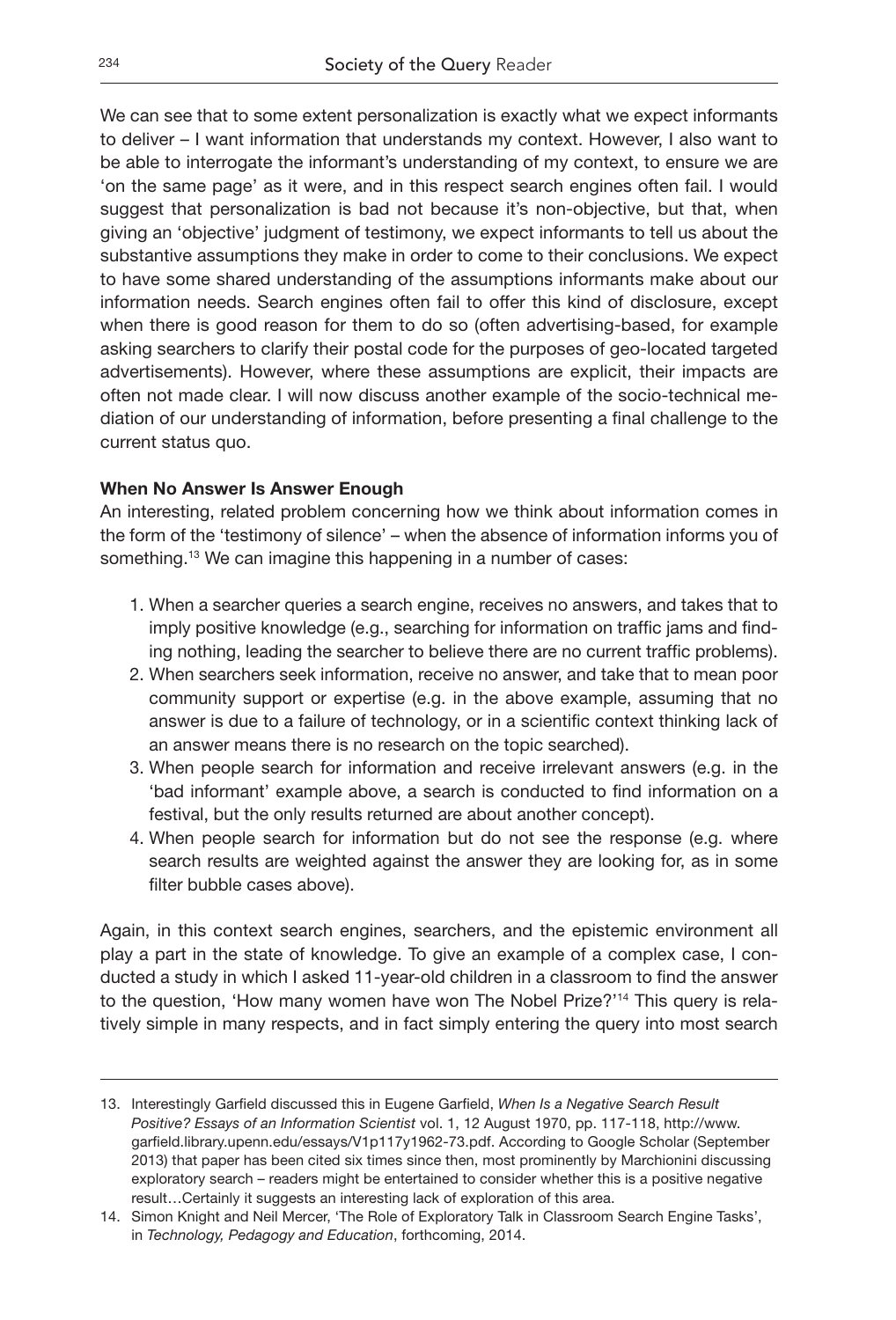engines will bring up a relevant result with the correct answer. However, slightly to my surprise, some of the children visited 'answer'-style websites and took the usersubmitted claims made there without checking the date of the answer given, thereby reflecting a lack of attention to the nature of change in such knowledge claims. For other questions some children decided there was no answer when they could not find one, failing to adjust their search terms or to think about how other information might be relevant to their problem. Educational contexts are further complicated by the presence of content filters that can prevent students from seeing highly relevant results.

In each of these instances, search results' presentation and user interaction have an impact. Users may be more likely to see information that confirms their prior beliefs; this bias relates to their queries, the results they click, and the information they take away from chosen results. For example, recent evidence from Microsoft Research indicates that in the health domain, searchers favor positive over negative information *as do search engines* – thus creating a filter bubble based on a 'testimony of silence' around negative results.15 Importantly, this bias leads to the uptake of incorrect health information in many cases.16

#### **Diversity Aware Search**

In the preceding sections I have noted some concerns over how we look for information and why understanding the socio-technical factors involved might be interesting. There are a number of suggested solutions to these problems, but many have issues. For example:

- One solution to the filter bubble is not to personalize results. However, this is problematic because, as discussed above, we expect a degree of personalization from good informants. We expect information to be in accord with our prior understandings, our context (geographic if nothing else), etc. However, search engines such as DuckDuckGo follow exactly this approach.
- Another solution is to use friends and other social contacts as informants. Our friends understand our common knowledge and can address this and be interrogated as to their reasons more directly; of course, there are still important biases here, and my friends may not be able to inform me about a rather large range of topics. Moreover, often we don't want our social contacts to know about our information needs in the first place.
- Another solution is to show results deliberately that are beyond the area of enquiry, either topic-wise, socially, or in terms of perspective taken.

This last approach is interesting as it attempts to diversify perspectives and contexts; it has been described as 'Diversity Aware Search'.17 As has been noted, 'diverse exposure' may be a means to burst your filter bubble, with methods ranging from clustering results, depictions of the 'balance' of articles searchers have actually viewed, and ask-

<sup>15.</sup> Ryen W. White, 'Beliefs and Biases in Web Search', *SIGIR'13,* Dublin, Ireland, 28 July-1 August, 2013, http://research.microsoft.com/e

<sup>16.</sup> See also Martin Feuz's article in this volume, pp. 203-215.

<sup>17.</sup> See for example, Elena Simperl et al., 'DiversiWeb 2011', In *ACM SIGIR Forum*, 45 (2011): 49-53, http://dl.acm.org/citation.cfm?id=1988861.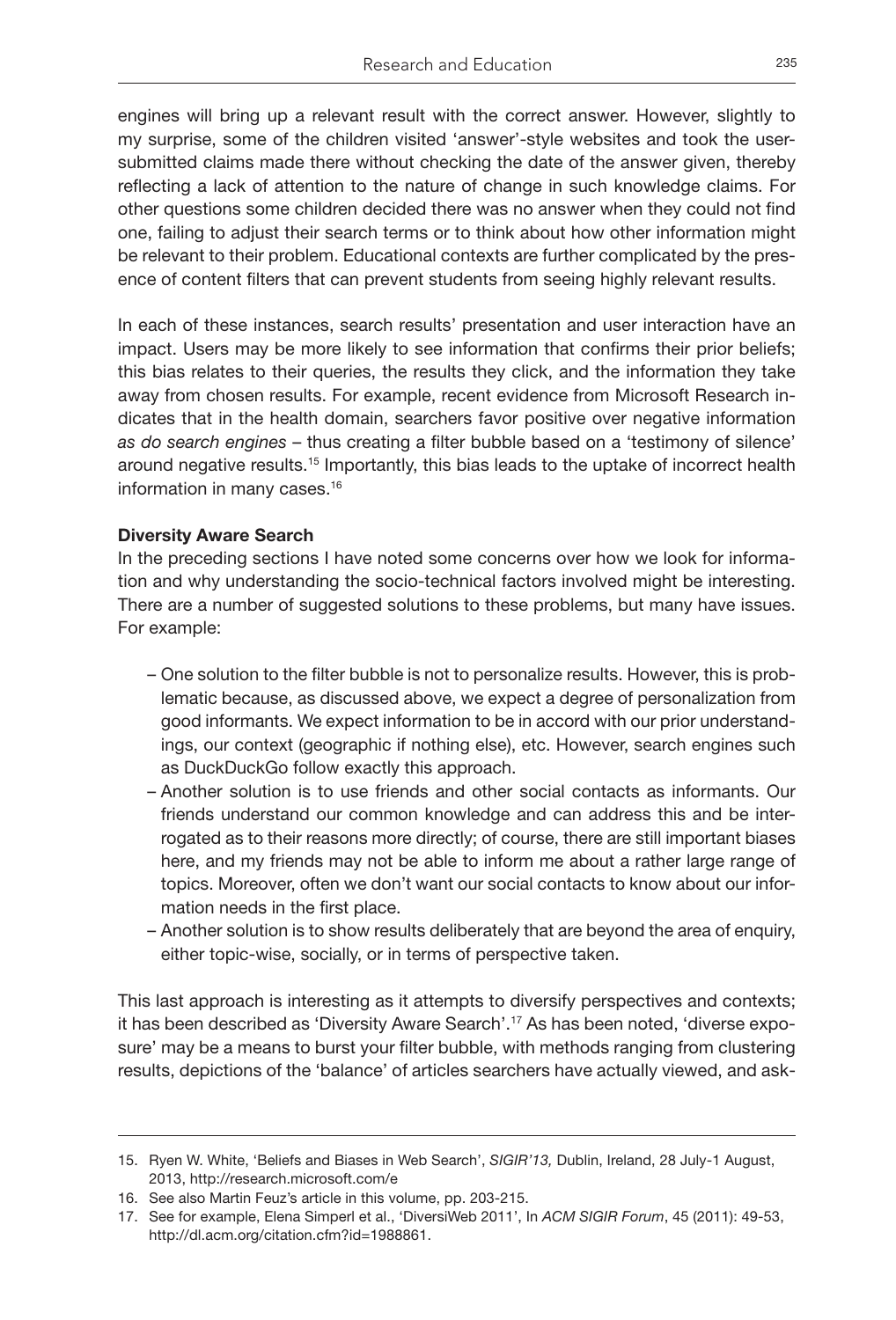ing readers to engage in discourse based on considering multiple perspectives.18 The 'liquid publications'19 project for example developed a diversity-aware scholar search that can be used to avoid homophily in one's academic network by down-ranking papers by authors with whom the searcher has co-authored in the past.

Other solutions could be to look for diverse ways of clustering the same set of documents or present searchers with clusterings from different users;<sup>20</sup> this could particularly work in cases where the user is 'exploring' the information landscape and has no well-defined information need at initial stages.<sup>21</sup> In this case, searchers may be unaware of alternative groupings and of various ways their information need could be defined. Such approaches may foreground facets of personalization that usually remain hidden.

An additional benefit of such diversity-aware search tools is that they offer the opportunity to address 'content holes' in a searcher's knowledge.<sup>22</sup> Indeed, such an approach may assist in addressing some of the issues of 'silence' raised above. To give an example taken from Nadamoto et al., we might imagine a Mexican community in which swine flu in Mexico is widely discussed and known.<sup>23</sup> However, if that community does not also relate to the wider global risk of swine flu, it has a content hole; such gaps might be identified in community discussions across blogs through comparisons with content on related Wikipedia pages.

It is interesting to note that such an approach might also lead to unintended consequences, for example insofar as some research indicates that exposure to opposing perspectives can reinforce one's own viewpoint (and prepare one for arguing against opposition). Furthermore, technical approaches that increase diversity by reducing redundancy (repetition of information) may lead a person to question an important credibility cue, given that repetition may be highly salient in the context of seeking to corroborate sources. Therefore diversity-aware search is not a definitive solution to the problems presented above, but rather an indication of a design feature that might present interesting alternatives and lead to different interactions with search users. A big problem of search engines that are not diversity-aware is that the user will almost never learn how biased the retrieved information is. It would help if search engines would state what kind of filtering and interpretative steps they perform.

<sup>18.</sup> Paul Resnick et al., 'Bursting Your (Filter) Bubble: Strategies for Promoting Diverse Exposure', in *Proceedings of the 2013 Conference on Computer Supported Cooperative Work Companion*, 95-100, 2013, http://dl.acm.org/citation.cfm?id=2441981.

<sup>19.</sup> See, http://project.liquidpub.org/tools.

<sup>20.</sup> Mathias Verbeke, Bettina Berendt, and Siegfried Nijssen, 'Data Mining, Interactive Semantic Structuring, and Collaboration: A Diversity-Aware Method for Sense-Making in Search', in *Proceedings of First International Workshop on Living Web, Collocated with the 8th International Semantic Web Conference (ISWC-2009). CEUR Workshop Proceedings, Washington, DC, USA*. Vol. 515, 2009, http://www.liacs.nl/home/snijssen/publications/iswc2009.pdf.

<sup>21.</sup> Rahul Singh, Ya-Wen Hsu, and Naureen Moon, 'Multiple Perspective Interactive Search: a Paradigm for Exploratory Search and Information Retrieval on the Web', *Multimedia Tools and Applications* 62.2 (2013): 507-543.

<sup>22.</sup> Akiyo Nadamoto et al., 'Content Hole Search in Community-type Content Using Wikipedia', in *Proceedings of the 11th International Conference on Information Integration and Web-based Applications & Services*, 25-32, 2009, http://dl.acm.org/citation.cfm?id=1806353.

<sup>23.</sup> Nadamoto et al., 'Content Hole Search'.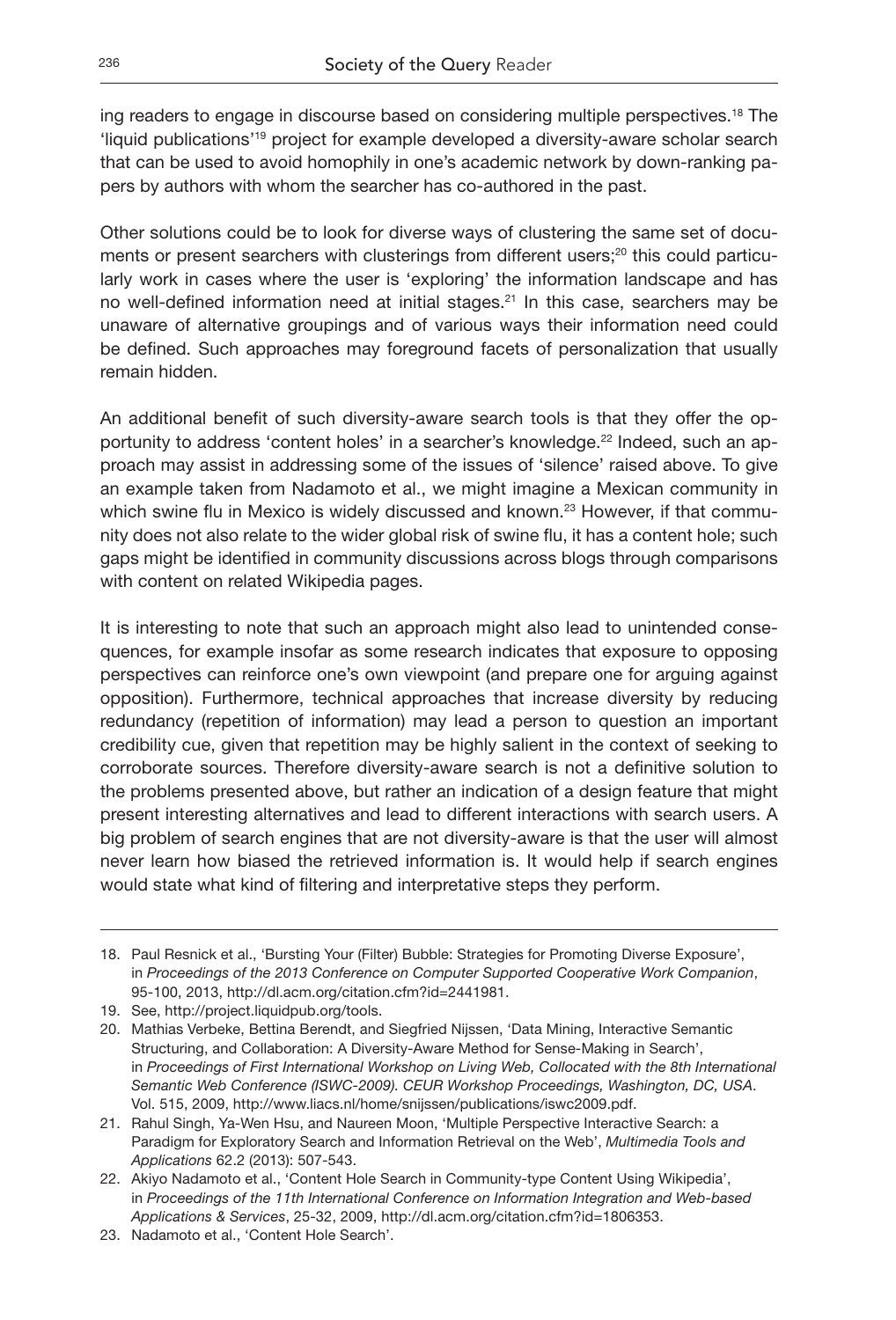#### **Conclusions**

*You are asked to draw a comparison among the perspectives in the sources, using your knowledge of the time. 'Right', you think, as you open up a popular search engine, 'what do I need to know…'*

Access to external resources prompts us to consider what it means to 'know' something and what types of knowledge are important. Asking you what a 'clepsydra' is has a different connotation in a closed book or an open (or internet-enabled) examination. That is not to say that memorizing 'facts' has no value; it is sometimes rather important, for example in the case of remembering road sign meanings. However, facts aren't disconnected from meaning, and exploring how people *use* information gives insight into their knowledge states.

On the internet, the tools at hand provide paths to information, offer particular routes, and often obfuscate alternative paths to the same or other destinations. Designing search engines is a hard challenge; many searches are 'precision' searches aimed at the recall of an individual token, but many others, such as holiday planning or weighing scientific literature, involve 'exploratory' activities and credibility judgments of sources. Thinking about how best to represent results for these multiple purposes is complex (and indeed, Google is currently soliciting feedback on how it might improve in this respect<sup>24</sup>). Even with technological improvements, we should raise awareness about the ways in which technology mediates our access to information, and education should reflect the importance of this awareness while also training our associated critical evaluation and credibility judgment skills.

#### **References**

- Adams, Tim. 'Google and the Future of Search: Amit Singhal and the Knowledge Graph', *The Guardian*, 19 January 2013, http://www.theguardian.com/technology/2013/jan/19/google-search-knowledgegraph-singhal-interview.
- Clark, Andy, and David Chalmers. 'The Extended Mind', *Analysis* 58.1 (1998): 7-19.

Connell, Derrick. 'Bing Social Updates Arrive Today: For Every Search, There is Someone Who Can Help', Bing Blogs, 17 January 2013, http://www.bing.com/blogs/site\_blogs/b/search/archive/2013/01/17/bing-social-updates-arrive-today-for-every-search-there-is-someone-who-canhelp.aspx.

- Fricker, Miranda. *Epistemic Injustice: Power and the Ethics of Knowing,* Oxford: Oxford University Press, 2009.
- Garfield, Eugene. *When Is a Negative Search Result Positive? Essays of an Information Scientist* vol. 1, 12 August 1970, http://www.garfield.library.upenn.edu/essays/V1p117y1962-73.pdf.
- Knight, Simon. 'Danish Use of Internet in Exams Epistemology, Pedagogy, Assessment…' Finding Knowledge blog, 23 July 2013, http://people.kmi.open.ac.uk/knight/2013/07/danish-use-of-internetin-exams-epistemology-pedagogy-assessment/.
	- \_\_\_\_\_. 'Is Google Making Me [Stupid|smarter]…How About Bing?' Finding Knowledge blog, 23 January 2013, http://people.kmi.open.ac.uk/knight/2013/01/is-google-making-me-stupid-or-smarter-howabout-bing/.

\_\_\_\_\_. 'The Pragmatic Web: More than Just Semantics Contextualized', Finding Knowledge blog, 4

<sup>24.</sup> Patrick Thomas, 'Give Us Your Feedback on Search Policies', Inside Search blog, 23 August 2013, http://insidesearch.blogspot.co.uk/2013/08/give-us-your-feedback-on-search-policies.html.